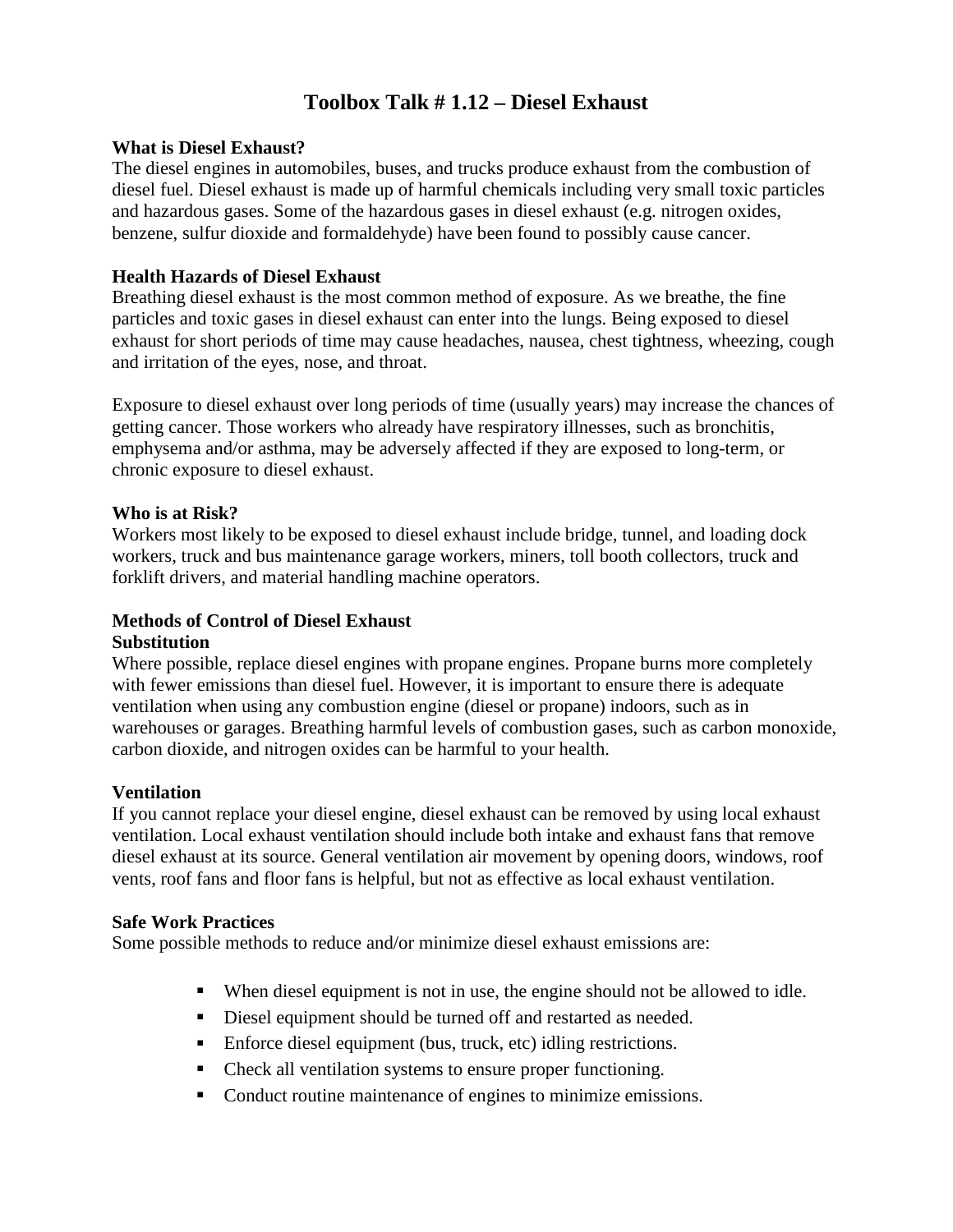Diesel equipment that is producing visible, smoky exhaust should be removed from service until the condition has been corrected. · Vehicles should be fitted with emission controls (e.g. collectors, air cleaners, ceramic particle traps, etc.).

Emissions controls should be checked regularly and replaced when necessary.